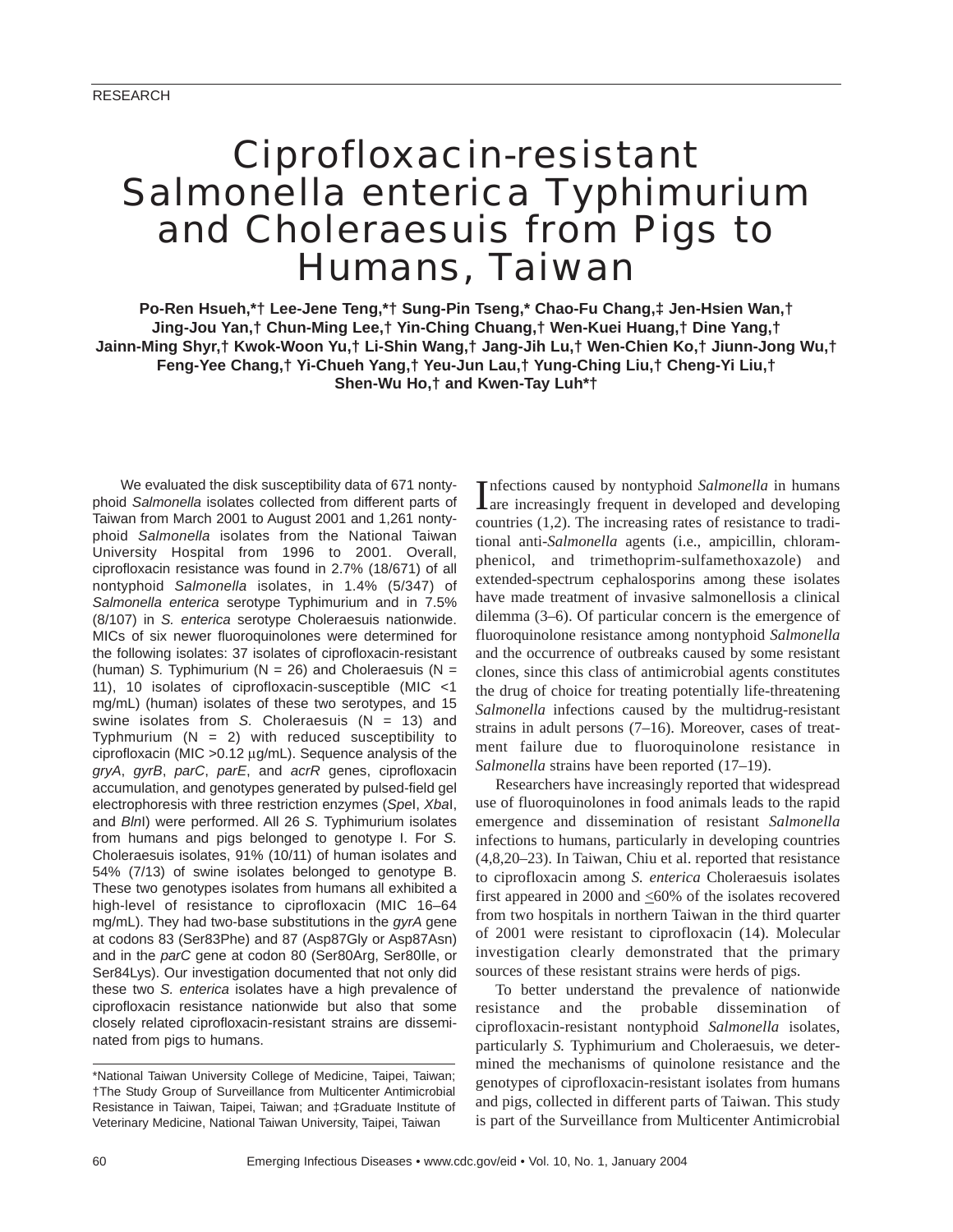Resistance in Taiwan (SMART) programs conducted in 2001.

#### **Materials and Methods**

#### **Bacterial Isolates**

A total of 671 nontyphoid *Salmonella* isolates were collected for the study. These isolates were recovered from various clinical specimens of patients treated at 11 major hospitals (bed capacities from 800 to 2,000) in different regions of Taiwan. These hospitals included the National Taiwan University Hospital (NTU; hospital A), Taipei; Taipei Veterans General Hospital (hospital B), Taipei; Mackay Memorial Hospital (hospital C), Taipei; Tri-service General Hospital (hospital D), Taipei; Taichung Veterans General Hospital (hospital E), Taichung; China Medical College Hospital (hospital F), Taichung; National Cheng-Kung University Hospital (hospital G), Tainan; Chi-Mei Medical Center (hospital H), Tainan; Kaohsiung Veterans General Hospital (hospital I), Kaohsiung; and Tzu-Chi General Hospital, Hualien (hospital J). Of the 671 isolates tested, 429 (64%) were recovered from stool samples, 141 (21%) from blood, and the rest from various body fluids.

Disk diffusion susceptibility results on these isolates were also provided by the hospitals and evaluated. Organisms were categorized as susceptible or resistant (including intermediate isolates) to the antimicrobial agents tested on the basis of the guidelines provided by the National Committee for Clinical Laboratory Standards (NCCLS) (24). Isolates of *Salmonella* serogroups B and C were further identified to the serotype level, according to the Kauffman and White scheme, by using somatic and flagellar antigens (Denka Seiken Co., Ltd., Tokyo, Japan) and also by conventional methods and the Phoenix System (panel type, NMIC/ID4) (Becton Dickson, Sparks, MD) at

hospital A (25). Table 1 shows the number of isolates of nontyphoid *Salmonella*, *S.* Typhimurium, and *S.* Choleraesuis, and the ciprofloxacin resistance for the two serotypes of *S. enterica* isolates recovered from the 11 hospitals.

A total of 13 isolates of *S.* Choleraesuis and two isolates of *S.* Typhimurium recovered from pigs raised in southern  $(N = 11)$  and central  $(N = 4)$  Taiwan from 1997 to 2002 were also collected for study. Of the 15 isolates, 2 each were collected in 1997, 1999, and 2001 and 3 each in 1998, 2000, and 2002. These isolates were collected from various visceral organs (lungs, liver, or spleen) or from stool specimens of pigs that died of septicemia. All the isolates were stored at  $-70^{\circ}$ C in trypticase soy broth (Difco Laboratories, Detroit, MI) supplemented with 15% glycerol before being further tested. *S.* Choleraesuis ATCC 13312 and *S.* Typhimurium ATCC 14028 were used as control strains.

#### **Prevalence of Resistance at Hospital A**

To determine the prevalence of antimicrobial resistance among nontyphoid *Salmonella*, we analyzed the disk diffusion susceptibility results of these organisms to ampicillin, cefotaxime/ceftriaxone, chloramphenicol, trimethoprimsulfamethoxazole, and ciprofloxacin recovered from 1996 to 2001 at hospital A. Isolates of *Salmonella* serogroups B and C resistant to ciprofloxacin (by the disk diffusion method) were further identified to the serotype level by the methods mentioned above.

#### **Antimicrobial Susceptibility Testing**

Of the 671 isolates collected from 11 medical centers in 2001, 37 ciprofloxacin-resistant (by the disk diffusion method) *S*. Typhimurium ( $N = 26$ ) and *S*. Choleraesuis (N = 11) isolates and 10 randomly selected ciprofloxacin-sus-

Table 1. Number of ciprofloxacin-resistant nontyphoid *Salmonella*, *S*. *enterica* Typhimurium, and *S. enterica* Choleraesuis isolates from patients treated at 11 major teaching hospitals in different regions of Taiwan, March 2001–August 2001

|                 | % (no. ciprofloxacin-resistant isolates/no. total isolates) of  | % (no. ciprofloxacin-resistant isolates/no. total isolates) of<br>ciprofloxacin-resistant isolates, by serotype |              |            |  |  |
|-----------------|-----------------------------------------------------------------|-----------------------------------------------------------------------------------------------------------------|--------------|------------|--|--|
| Hospital        | ciprofloxacin-resistant isolates of total nontyphoid Salmonella | Typhimurium                                                                                                     | Choleraesuis | Others     |  |  |
| Northern region | 4.3(7/231)                                                      | 3.5(3/85)                                                                                                       | 7.7(2/26)    | 1.7(2/120) |  |  |
| A               | 0.0(0/100)                                                      | 0.0(0/40)                                                                                                       | 0.0(0/13)    | 0.0(0/47)  |  |  |
| B               | 8.2(4/49)                                                       | 0.0(0/19)                                                                                                       | 28.5(2/7)    | 8.7(2/23)  |  |  |
| С               | 1.7(1/60)                                                       | 5.6(1/18)                                                                                                       | 0.0(0/3)     | 0.0(0/39)  |  |  |
| D               | 9.1(2/22)                                                       | 25.0(2/8)                                                                                                       | 0.0(0/3)     | 0.0(0/11)  |  |  |
| Central region  | 3.9(6/154)                                                      | 2.4(2/85)                                                                                                       | 6.1(2/33)    | 5.6(2/36)  |  |  |
| E               | 5.3(3/57)                                                       | 2.8(1/36)                                                                                                       | 7.1(1/7)     | 7.1(1/14)  |  |  |
| F               | 7.7(3/97)                                                       | 2.0(1/49)                                                                                                       | 3.8(1/26)    | 4.5(1/22)  |  |  |
| Southern region | 2.0(5/255)                                                      | 0.0(0/155)                                                                                                      | 9.5(4/42)    | 1.7(1/58)  |  |  |
| G               | 0.0(0/99)                                                       | 0.0(0/67)                                                                                                       | 0.0(0/11)    | 0.0(0/21)  |  |  |
| H               | 2.3(2/86)                                                       | 0.0(0/55)                                                                                                       | 11.8(2/17)   | 0.0(0/14)  |  |  |
|                 | 4.3(3/70)                                                       | 0.0(0/33)                                                                                                       | 14.3(2/14)   | 4.3(1/23)  |  |  |
| Eastern region  |                                                                 |                                                                                                                 |              |            |  |  |
|                 | 0.0(0/31)                                                       | 0.0(0/22)                                                                                                       | 0.0(0/6)     | 0.0(0/3)   |  |  |
| Total           | 2.7(18/671)                                                     | 1.4(5/347)                                                                                                      | 7.5(8/107)   | 2.3(5/217) |  |  |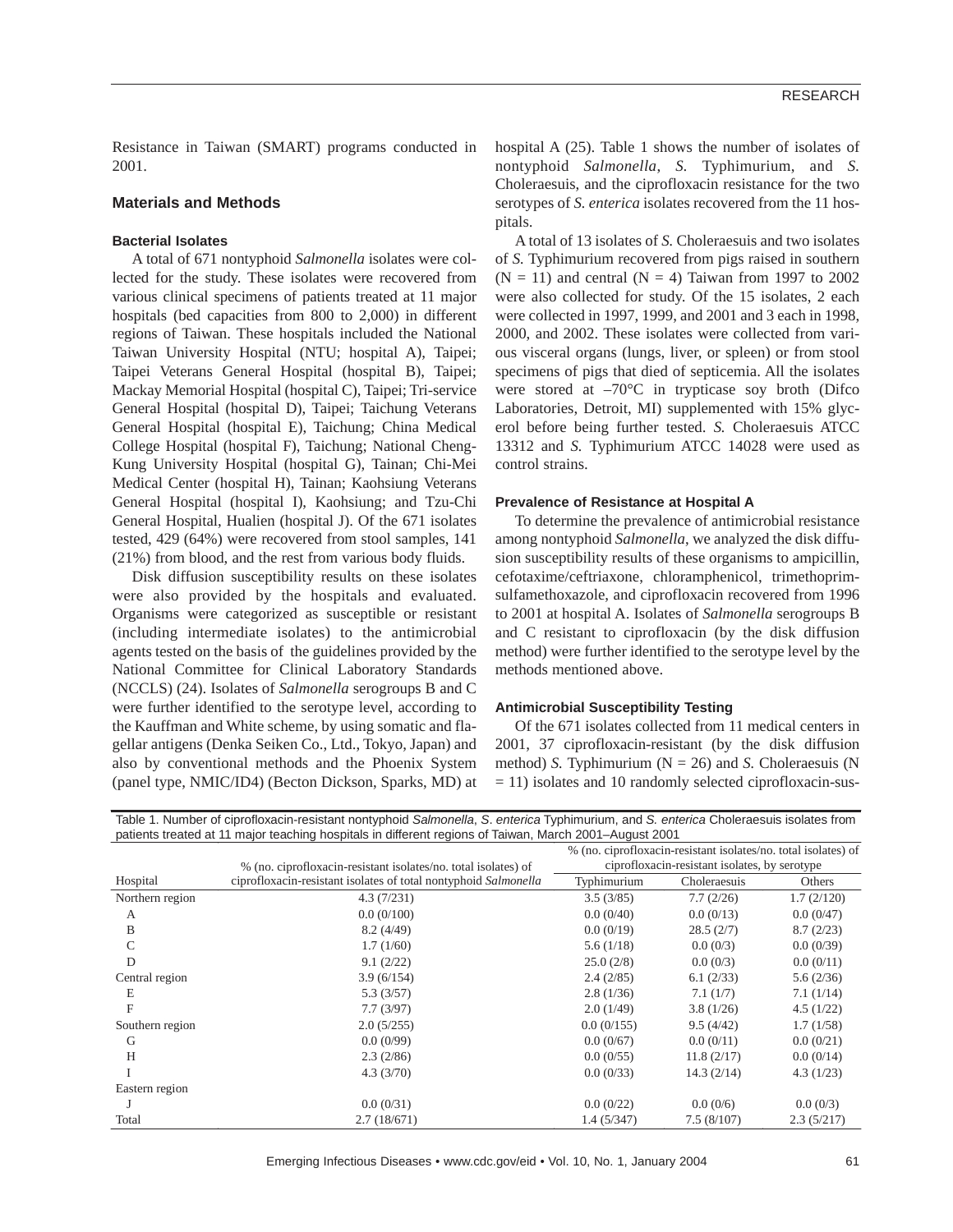#### RESEARCH

ceptible (by the disk diffusion method) isolates of these two serotypes were tested for susceptibility to six fluoroquinolones (ciprofloxacin, levofloxacin, moxifloxacin, trovafloxacin, gatifloxacin, and garenoxacin) to determine their MICs by using the agar dilution method according to the guidelines established by NCCLS (26). The 37 ciprofloxacin-resistant isolates included 13 isolates from the 2001 SMART program (5 *S.* Typhimurium isolates and 8 *S.* Choleraesuis isolates) and 24 recovered from 1996 to 2000 at hospital A (21 *S.* Typhimurium isolates and 3 *S.* Choleraesuis isolates). These ciprofloxacin-resistant isolates were recovered from 29 patients. Six patients (patients 9, 10, 11, 15, 29, and 32) had isolates that were recovered after >7 days from various clinical specimens. The patients' ages ranged from <1 year to 84 years (mean 31 years); those <2 years of age were predominant (47%) among patients with *S.* Typhimurium isolations. None of the patients with *S*. Choleraesuis bacteremia were  $\leq 16$ years. Among the 37 human isolates of ciprofloxacinresistant nontyphoid *Salmonella* isolates, 13 (3 of *S.* Typhimurium and 10 of *S.* Choleraesuis) were recovered from blood specimens of 12 patients with bloodstream infections. The rest of the isolates were recovered from stool or urine specimens.

Dilution susceptibilities to the aforementioned fluoroquinolones were also performed for the 15 isolates from pig herds, according to the NCCLS guidelines (26).

#### **PCR Amplification and DNA Sequencing of**  *gyrA***,** *gyrB***,** *parC***,** *parE***, and** *acrR*

The sequences of the primers for the polyermase chain reaction (PCR) amplification of *gryA*, *gyrB*, *parC*, *parE*, and *acrR* have been previously described (27–30). The preparation of the template DNA and the determination of sequences of each gene followed the procedures described previously (27–29). The sequences of the quinolone resistance-determining regions (QRDRs) were determined to be between amino acids 54 and 171 of *gyrA*, 397 and 520 of *gyrB*, 12 and 130 of *parC*, and 421 and 524 of *parE*.

#### **Ciprofloxacin Accumulation**

The accumulation of ciprofloxacin, with or without 100 mM carbonyl cyanide m-chlorophenylhydrazone, was determined for two ciprofloxacin-resistant strains and one ciprofloxacin-susceptible *S.* Typhimurium (ciprofloxacin MIC =  $0.06 \mu g/mL$  as described previously (28,29). These experiments were performed twice to ensure reproducibility.

#### **Molecular Typing**

Genotyping of the human ciprofloxacin-resistant *S.* Typhimurium ( $N = 26$ ) and Choleraesuis ( $N = 11$ ) isolates, the 10 human ciprofloxacin-susceptible isolates of the two

serotypes, and the 15 isolates from pigs was determined by the pulsotypes generated by pulsed-field gel electrophoresis (PFGE). The DNA extraction and purification were also carried out as described previously (31,32). The DNA was digested by the restriction enzymes *Spe*I, *Xba*I, and *Bln*I (9,16,23,32), and the restriction fragments were separated in a CHEF-DRIII unit (Bio-Rad, Hercules, CA). Interpretation of the PFGE profiles followed the description by Tenover et al. (33). Isolates belonging to the similar pulsotypes (within six band differences) by each of the three restriction enzymes were defined as the same genotypes (closely related clusters). Isolates with identical pulsosubtypes (no band differences) by the three restriction enzymes were defined as the same genosubtypes (clones).

#### **Results**

#### **Nationwide Resistance in 2001**

The rates of ciprofloxacin resistance among isolates of nontyphoid *Salmonella*, *S.* Typhimurium, and *S.* Choleraesuis from the 11 hospitals, stratified by region of Taiwan, is shown in Table 1. Overall, ciprofloxacin resistance was found in 2.7% (18/671) of all nontyphoid *Salmonella* isolates from humans, 1.4% in *S.* Typhimurium and 7.5% in *S.* Choleraesuis nationwide (Table 1). Among *S.* Choleraesuis isolates, the highest rate of ciprofloxacin resistance was found in hospital B (28.5%) and southern region of Taiwan (9.5%). Among *S.* Typhimurium isolates, the highest rate of ciprofloxacin resistance was found in hospital D (25.0%) and in the northern region of Taiwan (3.5%). Nontyphoid *Salmonell*a isolates recovered from patients in eastern region of Taiwan were all susceptible to ciprofloxacin. Rates of resistance to ampicillin and chloramphenicol were higher in eastern Taiwan than those from other regions of Taiwan. Resistance to cefotaxime (three hospitals tested ceftriaxone instead of cefotaxime) among all nontyphoid *Salmonella* isolates was low (<1%). However, 6% and 4% of *S.* Choleraesuis isolates recovered from central and southern Taiwan, respectively, were resistant to cefotaxime (ceftriaxone).

#### **Prevalence of Ciprofloxacin Resistance at Hospital A**

The annual number of nontyphoid *Salmonella* isolates (*Salmonella* group B and *Salmonella* group C) ranged from 294 in 1996 (182 and 46, respectively) to 90 in 2001 (76 and 8, respectively). Overall, the rate of ciprofloxacin resistance among nontyphoid *Salmonella* isolates was 2.1%. For *Salmonella* group B isolates, the rates of ciprofloxacin resistance were high (6% to 9%) during 1996 and 1997, reached a trough in 1999 (3%), and increased gradually in the following 2 years (4% in 2000 to 5% in 2001). Annual rates of resistance to ciprofloxacin among *Salmonella* group C isolates fluctuated during the same 6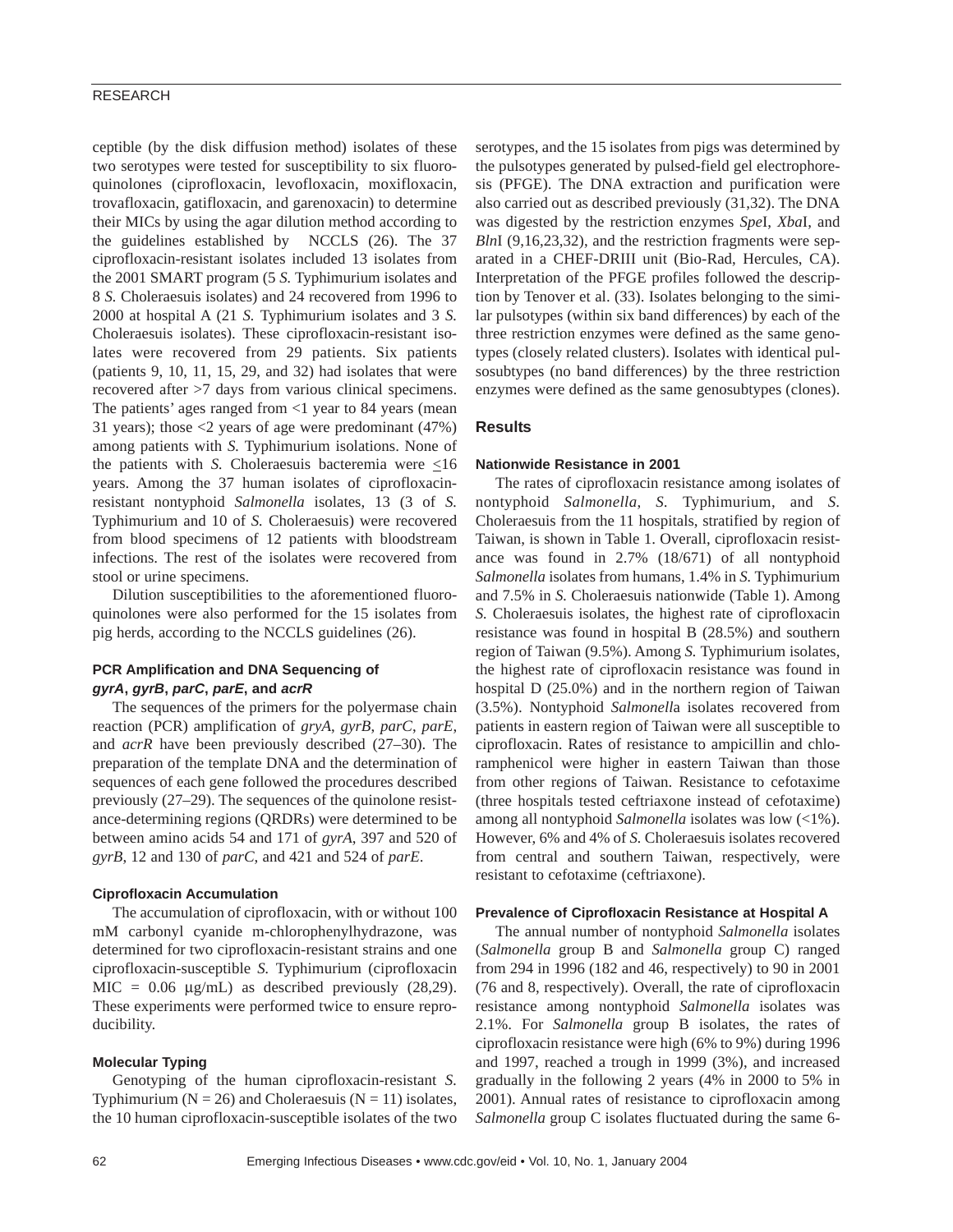year period (data not shown). In 1996, 1998, and 2001, none of the isolates were resistant to ciprofloxacin, and the highest rate of ciprofloxacin resistance was found in 2000 (13%).

The annual rates of resistance to ampicillin, cefotaxime, chloramphenicol, and trimethoprim-sulfamethoxazole among all nontyphoid *Salmonella* isolates, *Salmonella* group B, and *Salmonella* group C at hospital A from 1996 to 2001 were evaluated. Overall, the prevalence of resistance to cefotaxime among these isolates was low (0% to 4%). Rates of resistance to ampicillin, chloramphenicol, and trimethoprim-sulfamethoxazole among all nontyphoid *Salmonella* isolates declined gradually from 1996 (64%, 64%, and 42%, respectively) to 2000 (47%, 52%, and 34%, respectively). In 2001, however, rates of resistance to ampicillin (73%) and chloramphenicol (76%) increased but that of trimethoprim-sulfamethoxazole (28%) continued to decrease. A similar scenario was found among *Salmonella* group B isolates. For *Salmonella* group C isolates, rates of resistance to these agents also fluctuated during the study period.

#### **Antimicrobial Susceptibilities of Human Ciprofloxacin-resistant Isolates**

All of the human ciprofloxacin-resistant isolates were highly resistant to ampicillin (MIC  $\geq$ 128 µg/mL), chloramphenicol (MIC  $\geq$ 128 µg/mL), and trimethoprim-sulfamethoxazole ( $\geq$ 128 µg/mL) but susceptible to cefotaxime (MIC 0.06–8 µg/mL). These ciprofloxacin-resistant isolates from humans all exhibited high-levels of resistance to ciprofloxacin (MIC 8 to 64 µg/mL), levofloxacin (MIC 32–64 µg/mL), moxifloxacin (MIC 32–28 µg/mL), gatifloxacin (MIC 16–32 µg/mL), garenoxacin (MIC 16–64  $\mu$ g/mL), and trovafloxacin (MIC 8–64  $\mu$ g/mL).

#### **Fluoroquinolone Susceptibilities among Swine** *S.* **Choleraesuis Isolates**

All 15 isolates of *S.* Typhimurium and Choleraesuis from pigs had reduced susceptibility to ciprofloxacin  $(MIC > 0.125 \mu g/mL)$ . Eight of the 15 isolates (53%) were susceptible or intermediate to ciprofloxacin according to the NCCLS breakpoint recommendation (MIC <2 µg/mL). Seven (47%) isolates had high ciprofloxacin MICs (MIC  $>64 \mu g/mL$ ); these seven isolates were also highly resistant to five other newer fluoroquinolones: levofloxacin (MIC 32–64 µg/mL), moxifloxacin (MIC 32–128 µg/mL), trovafloxacin (MIC 64 µg/mL), gatifloxacin (MIC 16–32 µg/mL), and garenoxacin (MIC  $32-64 \mu g/mL$ ).

#### **Nucleotide Sequence Analysis**

Of human ciprofloxacin-resistant *S.* Typhimurium isolates, all were associated with two-base substitutions in the QRDR of *gyrA* at codon 83 (Ser83Phe) (TCC→TTC) and 87 (Asp87Gly) (GAC→GGC), and either Ser80Arg or Glu84Lys in the QRDR of the *parC* gene (Table 2). One base substitution in the QRDR of *gyrA* (Ser83Tyr or Ser83Phe) was found in ciprofloxacin-susceptible isolates. One isolate had a mutation in the QRDR of the *gyrB* gene, but none had mutations in the QRDR of the *parE* gene. None of the *S.* Typhimurium isolates, including ciprofloxacin-susceptible or -resistant isolates, had mutations in the acrR genes.

Of human ciprofloxacin-resistant *S.* Choleraesuis, all were associated with two-base substitutions in the QRDR of the *gyrA* gene at codon 83 (Ser83Phe) and 87 (Asp87Asn), Ser80Ile in the QRDR of the *parC* gene, and Gln78Stp in the QRDR of the *acrR* gene (Table 3). None of these isolates had mutations in the QRDR of the *gyrB* or *parE* genes. One base substitution in the QRDR of the

| Table 2. Characteristics of Salmonella enterica serotype Typhimurium isolates from humans <sup>a</sup> and pigs, <sup>b</sup> Taiwan |                     |                             |                             |                 |                 |                 |                 |                  |                  |                                                                                                                                                            |
|--------------------------------------------------------------------------------------------------------------------------------------|---------------------|-----------------------------|-----------------------------|-----------------|-----------------|-----------------|-----------------|------------------|------------------|------------------------------------------------------------------------------------------------------------------------------------------------------------|
|                                                                                                                                      |                     | Mutation at                 |                             |                 |                 |                 |                 |                  |                  |                                                                                                                                                            |
|                                                                                                                                      |                     | <i>gyrA</i> gene            |                             |                 | parC gene       |                 |                 | <i>acrR</i> gene |                  |                                                                                                                                                            |
| Ciprofloxacin<br>susceptibility $(N)$                                                                                                | MIC<br>$(\mu g/mL)$ | Ser83Phe<br>Asp87Gly<br>(N) | Ser83Phe<br>Asp87Asn<br>(N) | Ser83Phe<br>(N) | Ser83Tyr<br>(N) | Ser80Arg<br>(N) | Glu84Lys<br>(N) | Gln78Stp<br>(N)  | Arg107Cys<br>(N) | Genotype:<br>genosubtype                                                                                                                                   |
| Humans                                                                                                                               |                     |                             |                             |                 |                 |                 |                 |                  |                  |                                                                                                                                                            |
| Resistant (26)                                                                                                                       | 16-64               | 24                          | $\mathfrak{2}$              | $\overline{0}$  | $\theta$        | 24              | $\overline{2}$  | $\theta$         | $\theta$         | $I(26)$ , Ia $(4)$ ,<br>Ic $(5)$ , Id $(6)$ ,<br>Ie $(1)$ , If $(1)$ ,<br>Ig $(2)$ , Ih $(1)$ ,<br>$\rm{I}i$ (1) $\rm{I}j$ (1), $\rm{I}k$<br>$(2), \Pi(1)$ |
| Susceptible $(5)$<br>Pigs                                                                                                            | $0.03 - 0.25$       | $\theta$                    | $\theta$                    | 1               | $\overline{2}$  | $\mathbf{0}$    | $\overline{0}$  | $\overline{0}$   | $\theta$         | $\Pi$ a (1), $\Pi$ b (1),<br>III(1), IV(1),<br>V(1)                                                                                                        |
| Resistant (2)                                                                                                                        | 128                 | $\overline{2}$              | $\Omega$                    | $\theta$        | $\theta$        | 2               | $\theta$        | $\overline{0}$   | $\theta$         | $I(2)$ : Ic $(1)$ ,<br>Im(1)                                                                                                                               |

 ${}^{a}N = 31.$  ${}^{b}N = 2.$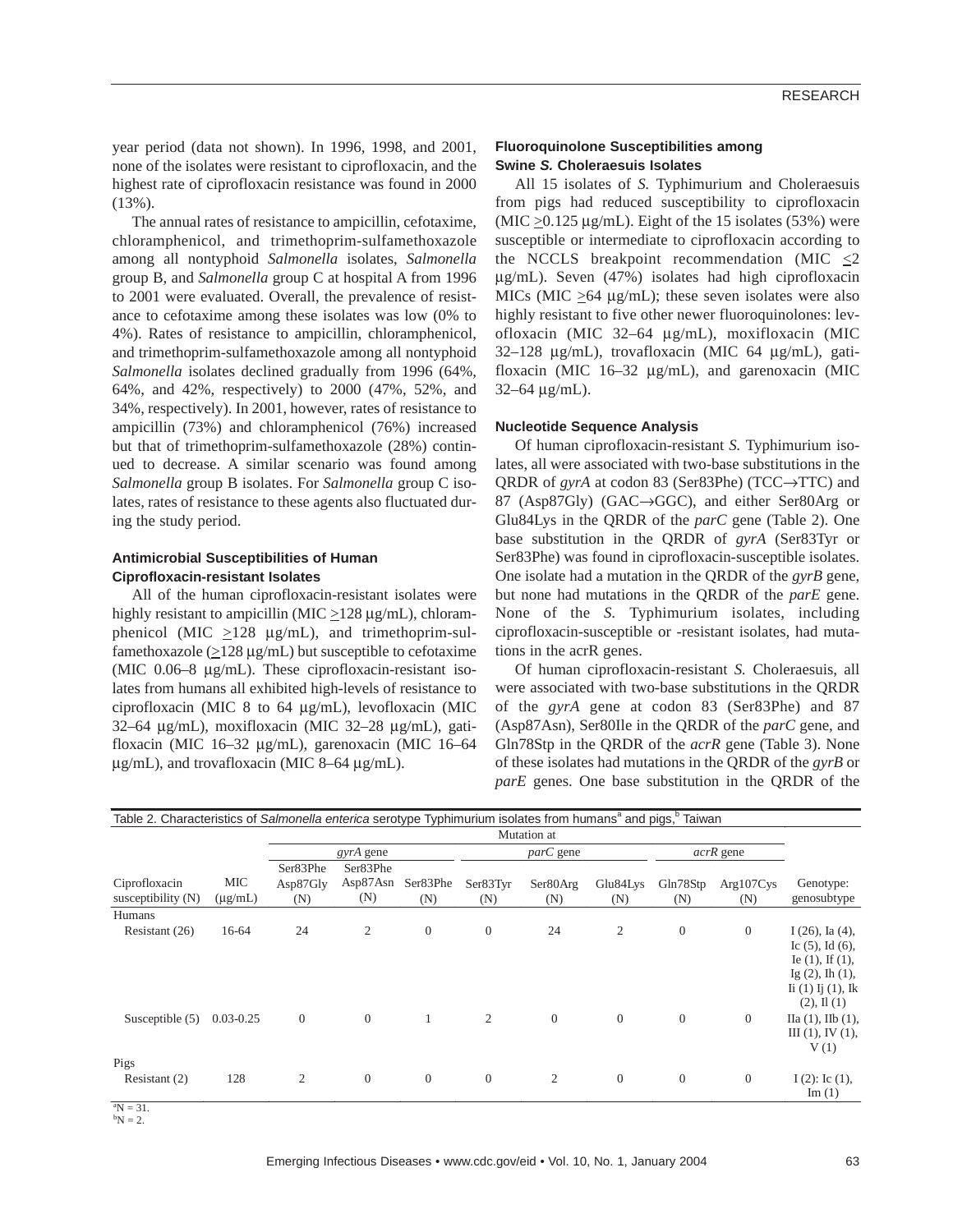#### RESEARCH

*gyrA* (Asp87Asn) was found in the ciprofloxacin-susceptible isolates.

Of pig herd ciprofloxacin-resistant *S.* Typhimurium isolates ( $N = 2$ ), both had a mutation in the QRDR of the *gyrA* and *parC* genes, respectively (Table 2). None of these isolates had mutations in the QRDR of the *gyrB*, *parE*, or *arcR* genes. Among pig herd ciprofloxacin-resistant *S.* Choleraesuis isolates, all had two mutations in the QRDR of *gyrA* (Ser83Phe plus Asp87Asn or Asp87Gly) and one mutation in *parC* (Ser80Ile) and *arcR* (Gln78Stp) (Table 3).

#### **PFGE Analysis and Genotypes**

All of the ciprofloxacin-resistant *S.* Typhimurium isolates from humans had the same pulsotype (pulsotype S) when the *Spe*I restriction enzyme was used. Figures 1 and 2 illustrate the pulsotypes and pulsosubtypes of *S.* Typhimurium (Figures 1A and 1B) and *S.* Choleraesuis (Figures 2A, 2B, and 2C) isolates by *Xb*aI and *Bln*I. Using *Xba*I and *Bln*I, we observed six and eight pulsosubtypes, respectively, for *S.* Typhimurium isolates. Among *S.* Choleraesuis isolates, one pulsotype (x) and one pulsosubtype (x-1) were observed when the *Xba*I restriction enzyme was used, and two pulsotypes (a and b) with six pulsosubtypes (b-1 to b-6) were observed when the *Bln*I restriction enzyme was used. Using the three restriction enzymes, we found that all ciprofloxacin-susceptible isolates of *S.* Typhimurium and Choleraesuis had different genosubtypes (clones).

Among human ciprofloxacin-resistant *S.* Typhimurium isolates, all were closely related (genotype I) and belonged to 11 genosubtypes (genosubtypes Ia to Ik). Among the 11 genosubtypes, Ia (4 isolates), Ic (5 isolates), and Id (6 iso-

lates) predominated. The five ciprofloxacin-susceptible isolates belonged to four genotypes (II–V) (Table 2). None of the genotypes among the *S.* Typhimurium isolates studied were identical to those of DT104.

Of human *S.* Choleraesuis isolates, 91% (10 of the 11 isolates) belonged to genotype B, which was different from those of the five ciprofloxacin-susceptible isolates from humans (genotypes C to G). None of the six genosubtypes (B1 to B6) of the genotype B isolates was predominant. Two isolates collected within 7 days of one another from patient 4 had identical genosubtypes (B2), but those from patient 7 had differing genosubtypes (B4 and B5) (Table 3).

Seven (54%) of the 13 swine *S.* Choleraesuis isolates belonged to genotype B (Table 3). Among the six genosubtypes of genotype B, two genosubtypes (B2 and B5) were also found in human isolates. Two swine isolates that showed descreased susceptibility to ciprofloxacin (MICs, 0.5 µg/mL and 2 µg/mL, respectively) also belonged to genotype B (genosubtypes B7 and B10, respectively).

#### **Evidence for Active Efflux**

Ciprofloxacin uptake appeared to be remarkably low in the two ciprofloxacin-resistant genotypes (genosubtypes Ia and B1) (Figure 3). A rapid increase in cell-associated ciprofloxacin uptake among isolates belonging to the genosubtypes was evident after addition of carbonyl cyanide m-chlorophenylhydrazone (CCCP), a proton motive force uncoupler.

#### **Discussion**

This report describes the rates of antimicrobial resistance among nontyphoid *Salmonella* isolates in a universi-

| Table 3. Characteristics of Salmonella enterica serotype Choleraesuis isolates from humans <sup>a</sup> and pigs <sup>b</sup> in Taiwan |                     |                             |                 |                 |                |                          |                 |                  |                  |                                                                                              |
|-----------------------------------------------------------------------------------------------------------------------------------------|---------------------|-----------------------------|-----------------|-----------------|----------------|--------------------------|-----------------|------------------|------------------|----------------------------------------------------------------------------------------------|
|                                                                                                                                         |                     | Mutation at                 |                 |                 |                |                          |                 |                  |                  |                                                                                              |
|                                                                                                                                         |                     |                             |                 | gyrA gene       |                |                          | $parC$ gene     |                  | acrR gene        |                                                                                              |
| Ciprofloxacin<br>susceptibility (N)                                                                                                     | MIC<br>$(\mu g/mL)$ | Ser83Phe<br>Asp87Asn<br>(N) | Ser83Phe<br>(N) | Asp87Asn<br>(N) | (N)            | Ser83Tyr Asp87Gyr<br>(N) | Ser80Ile<br>(N) | Gln78Stp<br>(N)  | Arg107Cys<br>(N) | Genotype:<br>genosubtype (N)                                                                 |
| Humans<br>Resistant (11)                                                                                                                | $16 - 64$           | 11                          | $\overline{0}$  | $\theta$        | $\mathbf{0}$   | $\overline{0}$           | $\overline{0}$  | $\boldsymbol{0}$ | $\mathbf{0}$     | $A(1)$ ; B $(10)$ : B1<br>$(2)$ , B2 $(2)$ , B3<br>$(2)$ , B4 $(1)$ , B5<br>$(2)$ , B6 $(1)$ |
| Susceptible (5)                                                                                                                         | $0.03 - 0.25$       | $\overline{0}$              | $\theta$        | $\mathbf{1}$    | $\overline{0}$ | $\overline{0}$           | $\mathbf{0}$    | $\mathbf{0}$     | $\overline{0}$   | C(1), D(1), E<br>(1), F(1), G(1)                                                             |
| Pigs                                                                                                                                    |                     |                             |                 |                 |                |                          |                 |                  |                  |                                                                                              |
| Resistant (5)                                                                                                                           | 64                  | 5                           | 5               | $\overline{0}$  | $\mathbf{0}$   | $\overline{0}$           | 5               | 5                | $\mathbf{0}$     | $0 B (5)$ : B2 $(1)$ ,<br>B5(1), B8(1),<br>B9(2)                                             |
| Susceptible or<br>intermediate (8)<br>$N-16$                                                                                            | $0.5 - 2$           | $\overline{0}$              | 1               | 1               | $\overline{2}$ | $\overline{4}$           | $\mathbf{0}$    | $\boldsymbol{0}$ | $\mathbf{0}$     | $B(2)$ : B7 $(1)$ ,<br>B10(1); H(1), I<br>(1), J(3), K(1)                                    |

 $\mathrm{^{b}N}$ =13.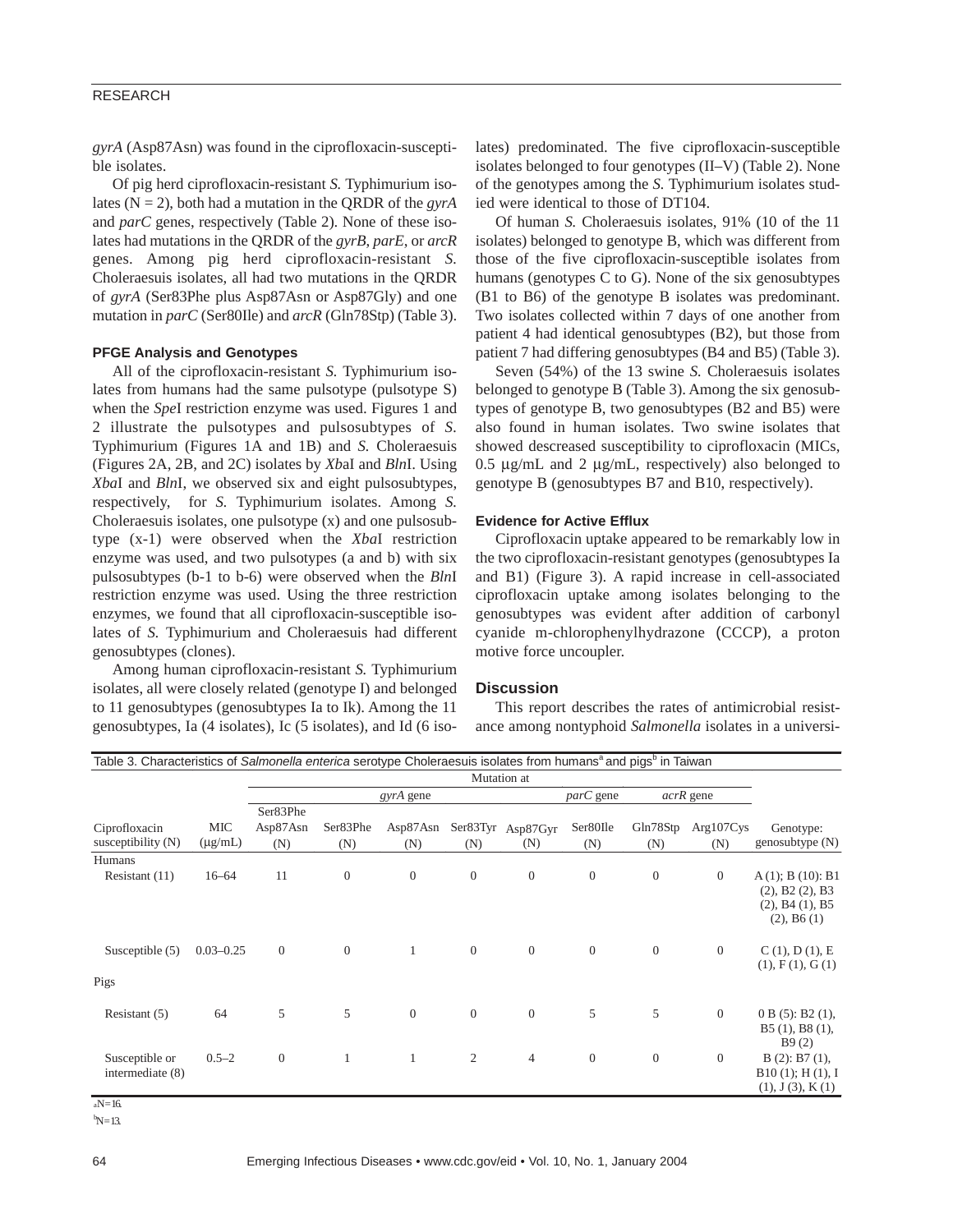

Figure 1. Pulsotypes and pulsosubtypes of *S. enterica* serotype Typhimurium from humans and pigs obtained by pulsed-field gel electrophoresis (PFGE) after digestion with *Xba*I (A) and *Bln*I. (B). Lanes M, molecular size marker. See Tables 2 and 3 for the designation of isolates for each indicated pulsotype or pulsosubtype.

ty hospital during a 6-year period. Furthermore, it characterizes the nationwide dissemination of ciprofloxacinresistant strains of *S.* Typhimurium and Choleraesuis. Our observations in Taiwan suggest five important facets: First, ciprofloxacin resistance among our nontyphoid *Salmonella* from humans was high (2.7%), particularly among human *S.* Choleraesuis isolates. Furthermore, a previous study found a remarkably high incidence (57%, 12 of 21 isolates) of *S.* Choleraesuis at two major teaching hospitals in northern Taiwan in the second to third quarters of 2001 (14). This observation contrasts greatly with our findings (7.7%, 2 of 25 isolates, from four hospitals in northern Taiwan, or 7.5% nationwide from March 2001 to August 2001) (14).

Second, nearly all ciprofloxacin-resistant *S.* Choleraesuis isolates from humans and pigs collected in 1999–2002 were closely related to one another (genotype B) and differed from those found in pigs in 1997–1998 (these isolates had highly diverse genotypes). These find-



serotype Choleraesuis from humans and pigs obtained by pulsedfield gel electrophoresis (PFGE) after digestion with *Xba*I (A) and *Bln*I (B and C). Lanes M, molecular size marker. See Tables 2 and 3 for the designation of isolates for each indicated pulsotype or pulsosubtype.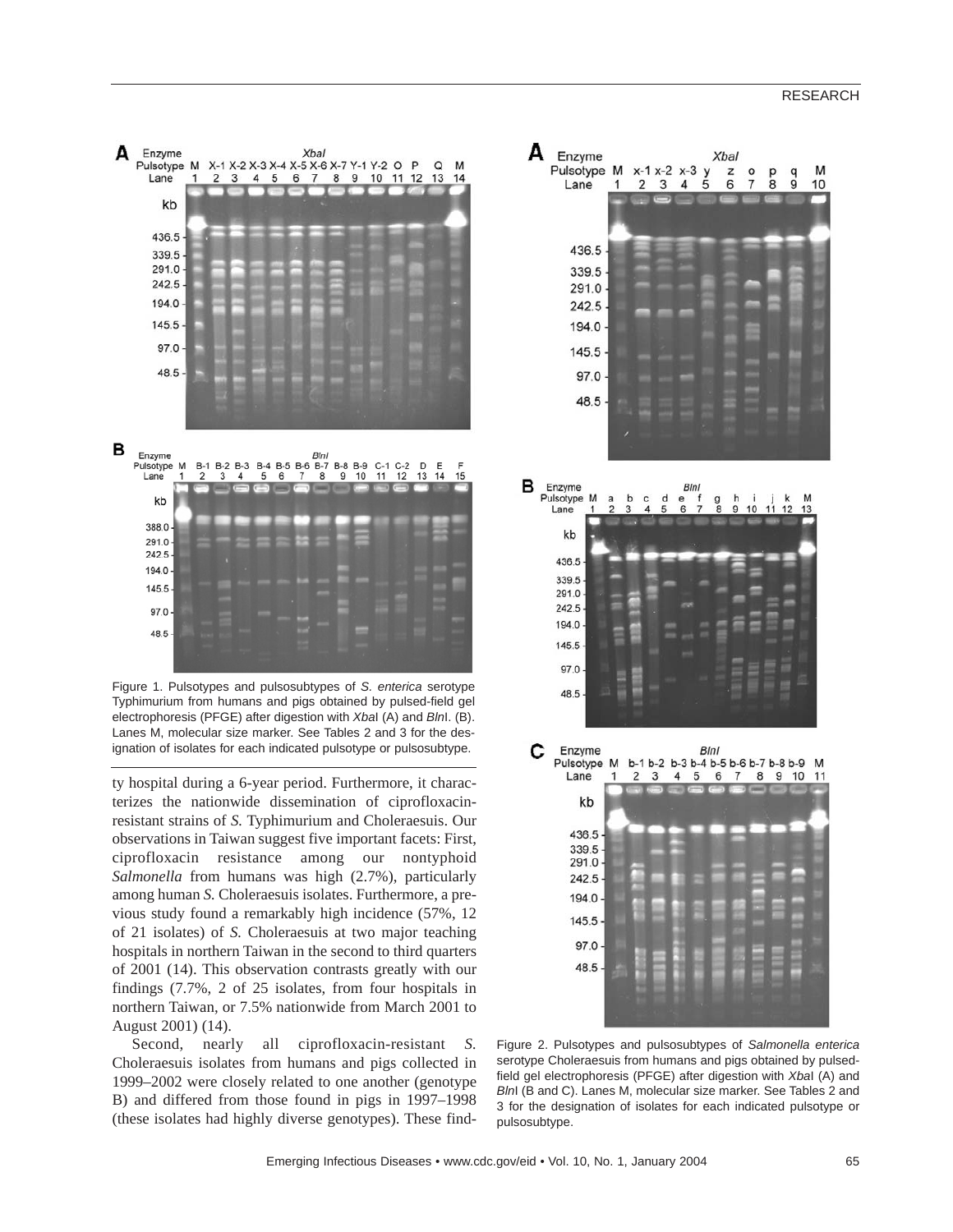

Figure 3. Accumulation of ciprofloxacin by the two ciprofloxacinresistant isolates of genosubtype Ia of *Salmonella* Typhimurium and genosubtype B1 of *S.* Choleraesuis and one clinical isolate of *S.* Typhimurium (ciprofloxacin MIC = 0.06 µg/mL). Carbonyl cyanide m-chlorophenylhydrazone (CCCP) (100 µM) was added at the time indicated by the arrow.

ings suggest that nationwide dissemination of *S.* Choleraesuis isolates from pigs to humans occurred from 1999 to 2002. Two isolates (AC-6 and AC-10) of *S.* Choleraesuis from pigs had reduced susceptibility to ciprofloxacin (MICs, 0.5 µg/mL and 2 µg/mL, respectively). They had an identical genotype (genotype B) to that of most of the epidemic strains found in humans and pigs. These strains had high-level ciprofloxacin resistance (MIC 16 to 64  $\mu$ g/mL). This indicates that the swine isolates with reduced susceptibility to ciprofloxacin might be an ancestor (a unique clone line) of the isolates that are highly resistant to ciprofloxacin and which have spread among herbs and humans nationwide (23,27).

Third, the *S.* Typhimurium strains (genotype I) with high-level fluoroquinolone resistance have been widely disseminated in humans in Taiwan since 1996. Strains belonging to genotype I and the other genotypes found in this study were domestically acquired and were not related to the clones of DT104, which were already disseminated throughout Europe and the United States (15,23). In 1998, one isolate exhibiting genotype I (genosubtype Ic) was isolated from a pig from southern Taiwan. Further studies on *S.* Typhimurium isolates from animals should be conducted to identify the primary source of the epidemic genotype strains.

Fourth, an increasing prevalence of resistance to ampicillin and chloramphenicol over time was observed in human *S.* Typhimurium isolates at hospital A. The spread of third-generation cephalosporin-resistant isolates harboring plasmid-mediated CMY-2 like cephalosporinase among *S.* Typhimurium isolates has been previously reported in Taiwan (6). Although all of the highly ciprofloxacin-resistant isolates in our study were susceptible to cefotaxime, according to NCCLS guidelines (24), five isolates from four patients with high cefotaxime MICs (MIC 4–8 µg/mL) is noteworthy. The emergence of decreased susceptibility to cefotaxime, along with the preexisting ciprofloxacin resistance among nontyphoid *Salmonella* isolates, particularly those causing bloodstream infection, makes antimicrobial therapy more complicated.

Finally, rates of resistance varied geographically; higher rates of resistance to ampicillin and chloramphenicol were found in the eastern region of Taiwan. However, none of the nontyphoid *Salmonella* isolates collected in the eastern region of Taiwan was resistant to ciprofloxacin.

*S.* Typhimurium and *S.* Choleraesuis isolates with high levels of resistance to ampicillin, chloramphenicol, trimethoprim-sulfamethoxazole, cipro-floxacin, and other newer fluoroquinolones were rarely previously reported (2,19,28,30,34). In most gram-negative bacteria, including *Salmonella*, a high-level of fluoroquinolone resistance is related to the presence of multiple mutations in the QRDRs of the genes, particularly in the *gyrA* and *parC* genes (8,13,14,19,27,28,35).

Additional resistance mechanisms, such as decreased cell envelope permeability (loss of outer membrane porins or alterations of the lipopolysaccharide), decreased cellular accumulation of quinolones involving the major multidrug active efflux pump (AcrAB), or the presence of integrons, can also be responsible for fluoroquinolones resistance and resistance to a wide range of antimicrobial agents (31,35–39). Mutations in the *acrR* (regulator/repressor) gene are partly responsible for fluoroquinolone resistance in *Escherichia coli* (29). In our study, the two major genotypes (genotypes I and B) of ciprofloxacin-resistant isolates had both mutations in the *gyrA* (at least two mutations) and *parC* (at least one mutation) genes. The addition of CCCP, resulted in an increase in cell-associated ciprofloxacin uptake. This indicated that an active efflux contributed to fluoroquinolone resistance (28–31). In our study, *acrR* mutations were found in ciprofloxacin-resistant *S.* Choleraesuis, but not in Typhimurium, isolates. This finding is consistent with that of previous reports (30). Further studies are warranted to add clarification to the complexity of the mechanisms of high-level resistance among *S.* Typhimurium and Choleraesuis isolates.

PFGE analysis using restriction enzyme *Xba*I is a wellestablished method for epidemiologic typing of the *Salmonella* species (9,16,23,32). However, PFGE patterns by *Xba*I for most ciprofloxacin-resistant isolates investigated, including *S.* Choleraesuis isolates from human and animal origins, were indistinguishable. This scenario was also found in PFGE patterns for human *S.* Typhimurium isolates. When *Bln*I was added, the discriminatory power of pulsotyping improved among these ciprofloxacin-resistant isolates. Genotyping by using pulsotypes generated by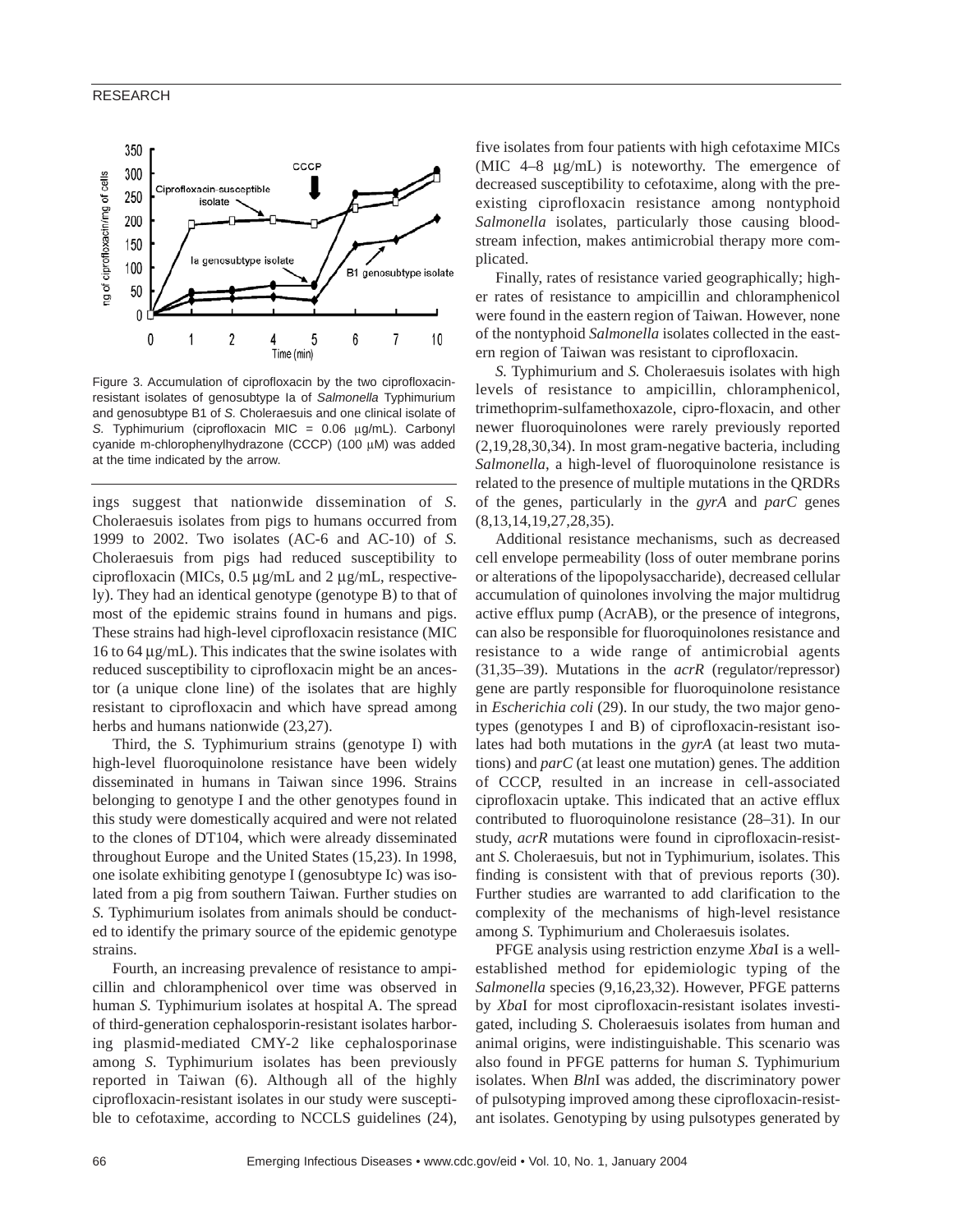*Xba*I and *Bln*I clearly demonstrated that several ciprofloxacin-resistant clones (particularly, genosubtypes Ia, Ic, and Id of *S.* Typhimurium) had disseminated to humans in Taiwan. Furthermore, some genosubtypes of ciprofloxacin-resistant *S.* Choleraesuis were found only in humans, and some were found only in pigs; however, two clones (genosubtypes B2 and B5) were found in both humans and pigs.

Research studies have provided evidence that antimicrobial agents used in agriculture and closely related agents used in human medicine have been exerting selective pressure on their target bacteria, particularly *Salmonella*, *Campylobacter*, and *Escherichia coli* (1,20,40). In Taiwan, quinolones (e.g., enrofloxacin) have been used in animals and humans (from nalidixic acid to the latest fluoroquinolone moxifloxacin) for >30 years. A governmental survey among farmers and feed mill operators in 1999 indicated that 40% of farmers and 50% of feed mill operators used quinolone agents (particularly enrofloxacin) on their flocks or herds of pigs for growth promotion or therapeutic purposes (41). Previous investigations demonstrated that >90% of *Campylobacter* species and 6% of *E. coli* from chickens were resistant to ciprofloxacin (41,42). When the selective pressure of quinolones persisted, isolates, or some clones with reduced susceptibility (a single *gyrA* mutation) to quinolones, might develop full resistance (two *gyrA* mutations or multiple mutations in the QRDRs of other genes) in animals or humans and could probably jump from animals to humans (14,27). Our observations and findings from Chiu et al. indicate that outbreak-associated human *Salmonella* strains with high-level ciprofloxacin resistance might have emerged several years ago, similar to strains with antibiotypes of reduced susceptibility, but with identical genotypes, in humans or animals (14).

In conclusion, our investigation documented that *S.* Typhimurium and *S.* Choloraesuis isolates, which are highly fluoroquinolone-resistant and multidrug-resistant, have become widespread pathogens in Taiwan. The recent occurrence of ciprofloxacin resistance among *Salmonella* in animals, and its nationwide spread, is of particular concern. The remaining therapeutic options available to veterinarians and physicians for treatment of extraintestinal salmonellosis and other invasive infections include only third-generation cephalosporins. However, ciprofloxacinresistant isolates, with reduced susceptibility to cefotaxime, have already emerged in Taiwan. Restricted use of quinolones in animal husbandry and active surveillance of quinolone resistance among *Salmonella* are crucial mitigation efforts to reduce selection and clonal spread of quinolone-resistant *Salmonella*.

This work was partly supported by a research grant NSC91- 2314-B002-171 from the National Science Council, Taiwan.

Dr. Hsueh is an associate professor in the Departments of Laboratory Medicine and Internal Medicine, National Taiwan University Hospital, National Taiwan University College of Medicine. His research interests include mechanisms of antimicrobial resistance and molecular epidemiology of emerging pathogens. He is actively involved in a national research program for antimicrobial drug resistance, Surveillance for Multicenter Antimicrobial Resistance (SMART) in Taiwan.

#### **References**

- 1. Tauxe RV. Emerging food-borne diseases: an evolving public health challenge. Emerg Infect Dis 1997;3:425–34.
- 2. Ho YH, Hsueh PR, Lu CY, Chen RT, Yang TY, Yang SC, et al. Serogroups and antimicrobial susceptibility of non-typhoid *Salmonella* isolates in a medical center. J Microbiol Immunol Infect 2003. In press.
- 3. Lee LA, Puhr ND, Maloney EK, Bean NH, Tauxe RV. Increase in antimicrobial-resistant *Salmonella* infections in the United States, 1989–1990. J Infect Dis 1994;170:128–34.
- 4. Angulo FJ, Johnson KR, Tauxe RV, Cohen ML. Origins and consequences of antimicrobial-resistant nontyphoidal *Salmonella*: implications for the use of fluoroquinolones in food animals. Microb Drug Resist 2000;6:77–83.
- 5. Hsueh PR, Liu CY, Luh KT. Current status of antimicrobial resistance in Taiwan. Emerg Infect Dis 2002;8:132–7.
- 6. Yan JJ, Ko WC, Chiu CH, Tsai SH, Wu HM, Wu JJ. Emergence of ceftriaxone-resistant *Salmonella* isolates and the rapid spread of plasmid-encoded CMY-2-like cephalosporinase, Taiwan. Emerg Infect Dis 2003;9:323–8.
- 7. Threlfall EJ,. Ward LR,. Skinner JA,. Graham A. Antimicrobial drug resistance in non-typhoidal salmonellas from humans in England and Wales in 1999: decrease in multiple resistance in *Salmonella enterica* serotypes Typhimurium, Virchow, and Hadar. Microb Drug Resist 2000;6:319–25.
- 8. Carnevale R, Molbak K, Bager F, Aarestrup FM. Fluoroquinolone resistance in *Salmonella*: a Web discussion. Clin Infect Dis 2000;31:128–30.
- 9. Molbak K, Baggesen DL, Aarestrup FM, Ebbesen JM, Engberg J, Frydendahl K, et al. An outbreak of multidrug-resistant, quinoloneresistant *Salmonella enterica* serotype Typhimurium DT104. N Engl J Med 1999;341:1420–5.
- 10. Herikstad H, Hayes P, Mokhtar M, Fracaro ML, Threlfall EJ, Angulo FJ. Emerging quinolone-resistant *Salmonella* in the United States. Emerg Infect Dis 1997;3:371–2.
- 11. Hakanen A, Siitonen A, Kotilaninen P, Huovinen P. Increasing fluoroquinolone resistance in salmonella serotypes in Finland during 1995–1997. J Antimicrob Chemother 1999;43:145–8.
- 12. Leegaard TM, Caugnat DA, Froholm LO, Hoiby EA, Lassen J. Emerging antibiotic resistance in *Salmonella* Typhimurium in Norway. Epidemiol Infect 2000;125:473-80.
- 13. Hakanen A, Kotilainen P, Huovinen P, Helenius H, Siitonen A. Reduced fluoroquinolone susceptibility in *Salmonella enterica* serotypes in travelers returning from Southern Asia. Emerg Infect Dis 2001;7:996–1003.
- 14. Chiu CH, Wu TL, Su LH, Chu C, Chia JH, Kuo AJ, et al. The emergence in Taiwan of fluoroquinolone resistance in *Salmonella enterica* serotype Choleraesuis. N Engl J Med 2002;346:413–9.